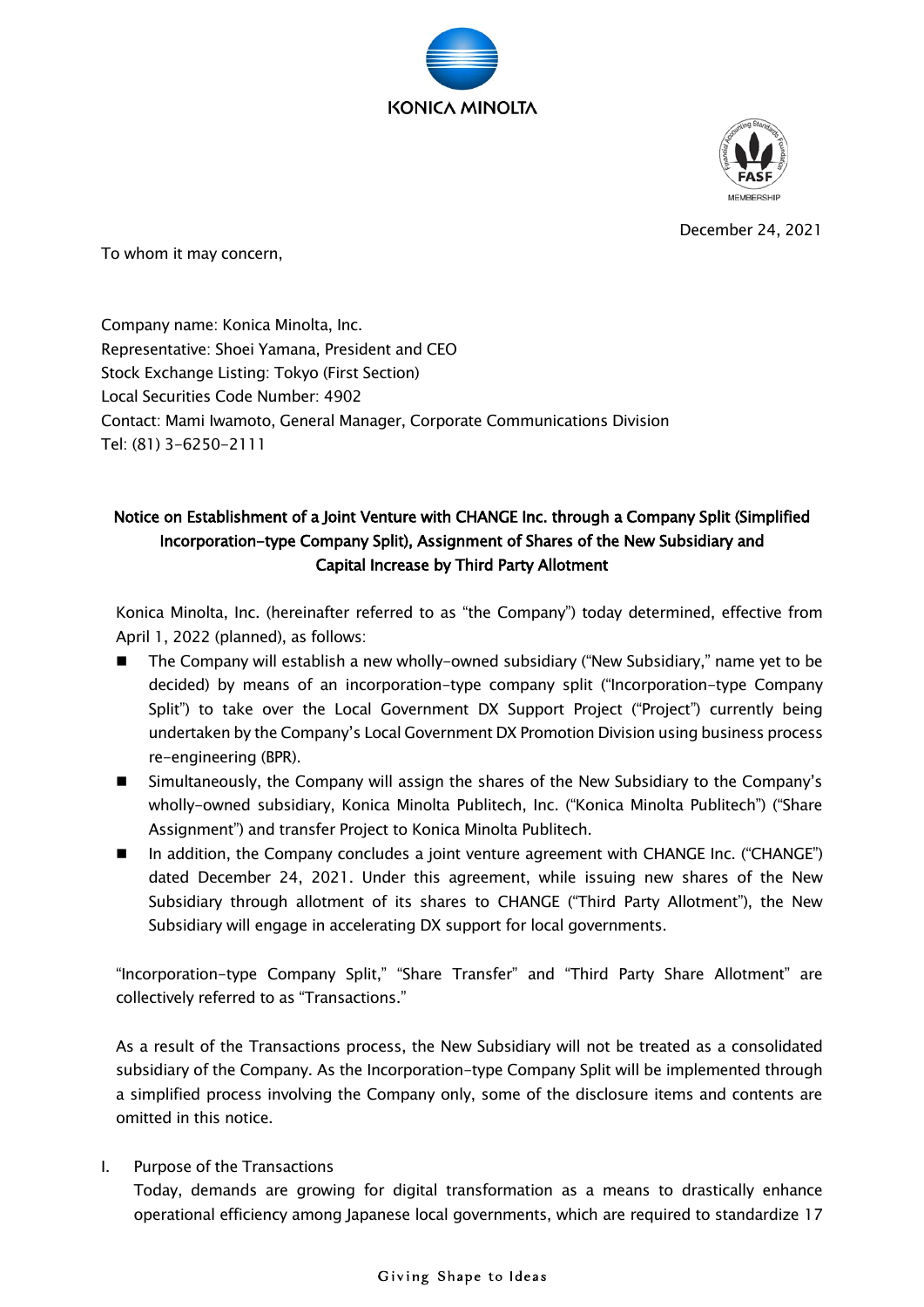government jobs by the end of fiscal 2025 (March 31, 2026). Against this backdrop, the Company has conducted workload surveys in more than 120 local governments covering all their departments across Japan to help them streamline and standardize government jobs.

The Company had already started collaborating with CHANGE, a company with know-how in AI development and a track record of providing services to more than 1,600 local governments, in promoting the Local Government DX Support Project. Specifically, the two companies jointly developed AI to assist local governments in solving operational problems and standardizing operations (GAIA) and launched it in July 2021.

To accelerate the collaboration with CHANGE, the Company has determined to conclude a joint venture agreement with CHANGE, under which the Company will have its New Subsidiary take over the Project by means of an Incorporation-type Company Split and assign the shares of the New Subsidiary to Konica Minolta Publitech, a wholly-owned subsidiary of the Company engaged in offering DX services to local governments, while issuing new shares of the New Subsidiary through Third Party Allotment to CHANGE. In doing so, the Company aims to combine the assets of both companies to build a stronger position in the BPR market for local governments to help them facilitate DX through the Project in cooperation with partner companies more than ever, while expanding its business operations.

- II. Incorporation-type Company Split
- 1. Summary of the Incorporation-type Company Split
- (1) Schedule

| Date of the resolution by the   |                   |
|---------------------------------|-------------------|
| President and Representative    | December 24, 2021 |
| <b>Executive Officer</b>        |                   |
| Effective date of Company Split | April 1, 2022     |

The Incorporation-type Company Split will be implemented without approval at a shareholders' meeting as it meets the requirements for the simplified process of incorporation-type company split specified in Article 805 of the Companies Act.

(2) Method of the Incorporation-type Company Split

The Incorporation-type Company Split will be implemented through a simplified process, by which the Company is the splitting company and the New Subsidiary is the succeeding company.

(3) Allotment of shares following the Incorporation-type Company Split

Following the Incorporation-type Company Split, all the common shares of the New Subsidiary will be allotted to the Company as the splitting company. After the Incorporation-type Company Split, however, the Company will assign the shares of the New Subsidiary to its subsidiary, Konica Minolta Publitech, and then issue new shares of the New Subsidiary through Third Party Allotment to CHANGE.

(4) Handling of share acquisition rights and bonds with share acquisition rights following the Incorporation-type Company Split Not applicable.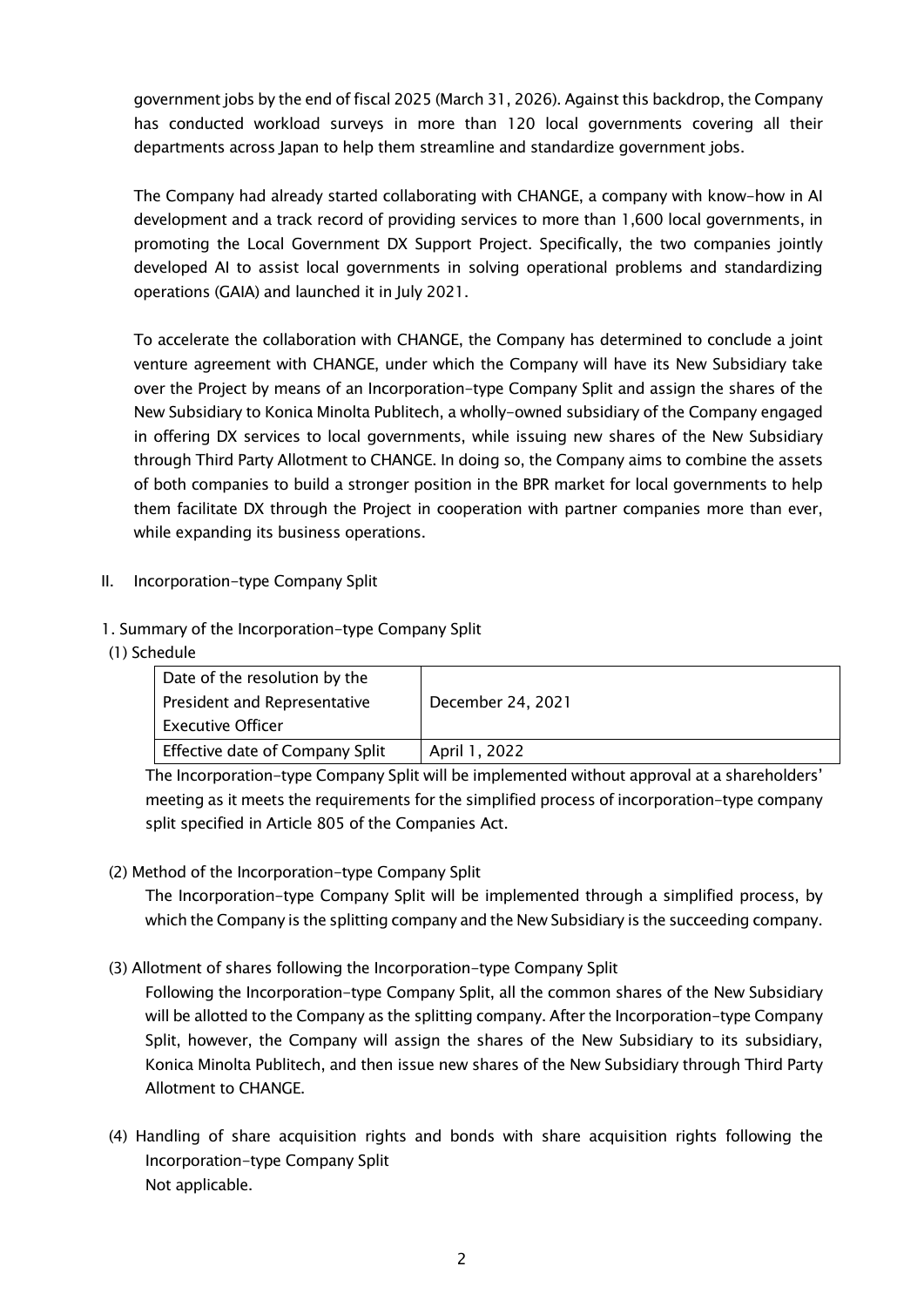- (5) Increase or decrease in the capital arising from the Incorporation-type Company Split The Incorporation-type Company Split will cause no change in the capital.
- (6) Rights and obligations to be assumed by the succeeding company

The New Subsidiary will assume the assets, liabilities and contracts related to the Project, and other rights and obligations specified in the Incorporation-type Company Split Agreement. By assuming these obligations, the New Subsidiary will release the original obligor from the obligations.

(7) Performance of obligations

The Company believes that there will be no problem in performing the obligations to be assumed by the Company and the New Subsidiary following the Incorporation-type Company Split.

|     |                          | <b>Splitting Company</b>       | Company to be Incorporated    |
|-----|--------------------------|--------------------------------|-------------------------------|
|     |                          | (As of March 31, 2021)         | (Planned for April 1, 2022)   |
| (1) | Company name             | Konica Minolta, Inc.           | <b>TBD</b>                    |
| (2) | Location                 | 2-7-2 Marunouchi, Chiyoda-     | 2-7-2 Marunouchi, Chiyoda-    |
|     |                          | ku, Tokyo                      | ku, Tokyo                     |
| (3) | Representative           | President and CEO              | President                     |
|     |                          | Shoei Yamana                   | Mikio Beppu                   |
| (4) | <b>Business overview</b> | Digital Workplace Business     | Support for local             |
|     |                          | Development, manufacturing,    | governments' DX through BPR   |
|     |                          | and sales of multi-functional  | Software development          |
|     |                          | peripherals (MFPs) and         | business to support the local |
|     |                          | related consumables;           | government DX                 |
|     |                          | provision of related services  | Other business incidental to  |
|     |                          | and solutions; provision of IT | each of the above items       |
|     |                          | solution services;             |                               |
|     |                          | Professional Print Business    |                               |
|     |                          | Development, manufacturing,    |                               |
|     |                          | and sales of digital printing  |                               |
|     |                          | systems and related            |                               |
|     |                          | consumables; provision of      |                               |
|     |                          | various printing services and  |                               |
|     |                          | solutions                      |                               |
|     |                          | <b>Healthcare Business</b>     |                               |
|     |                          | <healthcare></healthcare>      |                               |
|     |                          | Development, manufacturing,    |                               |
|     |                          | and sales of, and provision of |                               |
|     |                          | services for diagnostic        |                               |
|     |                          | imaging systems (digital X ray |                               |
|     |                          | diagnostic imaging,            |                               |
|     |                          | diagnostic ultrasound          |                               |
|     |                          | systems, and others);          |                               |
|     |                          | provision of digitalization,   |                               |

#### 2. Outline of the Parties Involved in the Incorporation-type Company Split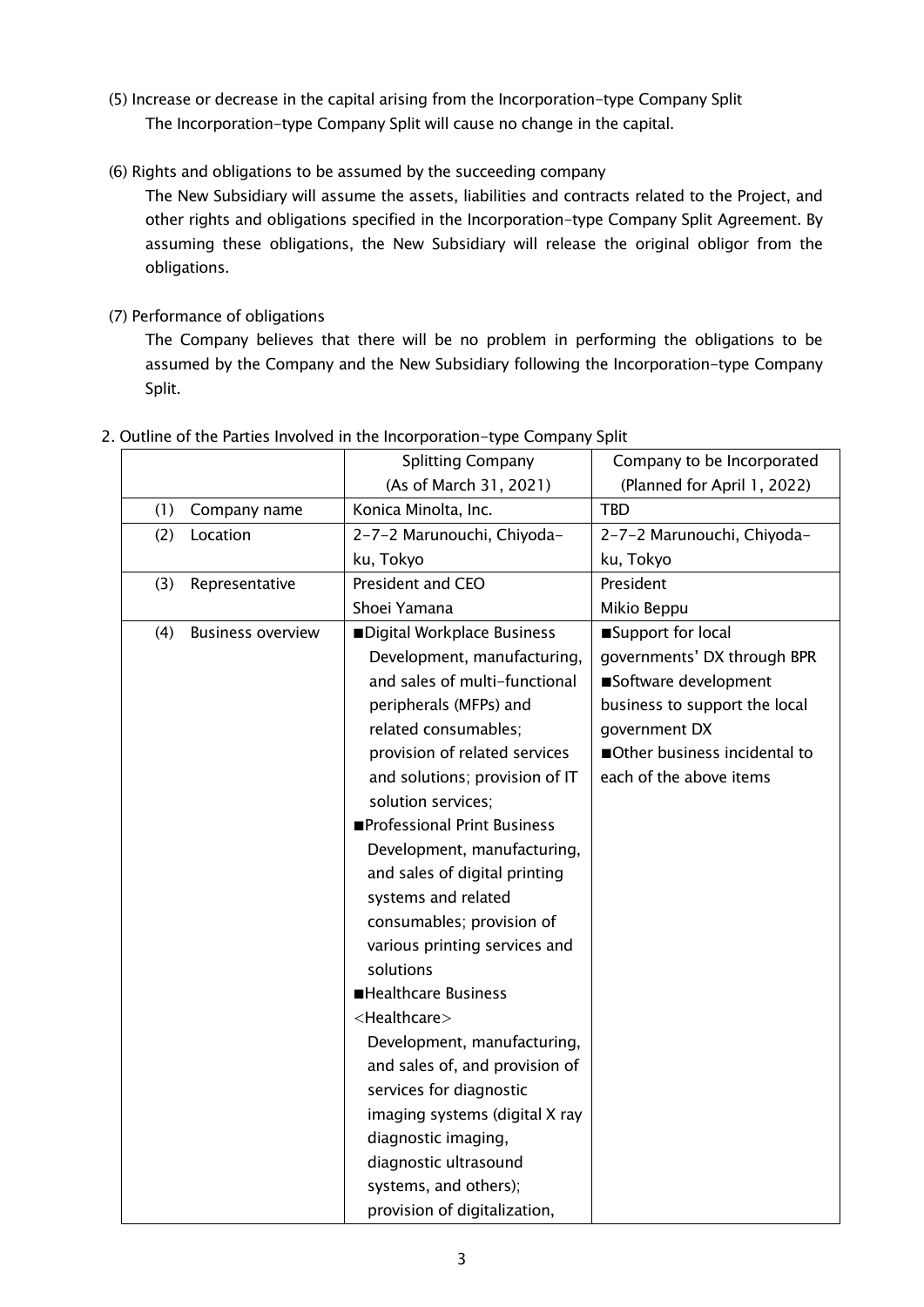|     |                    | networking, solutions, and                   |                           |
|-----|--------------------|----------------------------------------------|---------------------------|
|     |                    | services in the medical field                |                           |
|     |                    | <precision medicine=""></precision>          |                           |
|     |                    | Genetic testing; provision of                |                           |
|     |                    | services related to primary                  |                           |
|     |                    | care; provision of drug                      |                           |
|     |                    | discovery support services                   |                           |
|     |                    | ■Industry Business                           |                           |
|     |                    | $<$ Sensing $>$                              |                           |
|     |                    | Development, manufacturing,                  |                           |
|     |                    | and sales of measuring                       |                           |
|     |                    | instruments                                  |                           |
|     |                    | <materials and="" components=""></materials> |                           |
|     |                    | Development, manufacturing,                  |                           |
|     |                    | and sales of products, such                  |                           |
|     |                    | as functional film used in                   |                           |
|     |                    | displays, industrial inkjet                  |                           |
|     |                    | printheads, and lenses for                   |                           |
|     |                    | industrial and professional                  |                           |
|     |                    | use                                          |                           |
|     |                    | <lmaging lot="" solutions=""></lmaging>      |                           |
|     |                    | Development, manufacturing,                  |                           |
|     |                    | and sales of instruments                     |                           |
|     |                    | related to imaging IoT and                   |                           |
|     |                    | visual solutions; provision of               |                           |
|     |                    | related solution services                    |                           |
| (5) | Share capital      | 37,519 million yen                           | 100 million yen           |
| (6) | Date of            |                                              |                           |
|     | establishment      | December 22, 1936                            | April 1, 2022 (planned)   |
| (7) | Number of issued   |                                              |                           |
|     | shares             | 502,664,337 shares                           | 200 shares                |
| (8) | Fiscal year-end    | March 31                                     | March 31                  |
| (9) | Major shareholders | The Master Trust Bank of Japan,              |                           |
|     | and shareholding   | Ltd.<br>10.47%                               |                           |
|     | ratio              | Custody Bank of Japan, Ltd.                  |                           |
|     |                    | 6.60%                                        |                           |
|     |                    | MUFG Bank, Ltd.<br>2.42%                     | Konica Minolta, Inc. 100% |
|     |                    | SMBC Trust Bank Ltd.                         |                           |
|     |                    | (Sumitomo Mitsui Banking                     |                           |
|     |                    | <b>Corporation Pension Trust</b>             |                           |
|     |                    | Account)<br>2.39%                            |                           |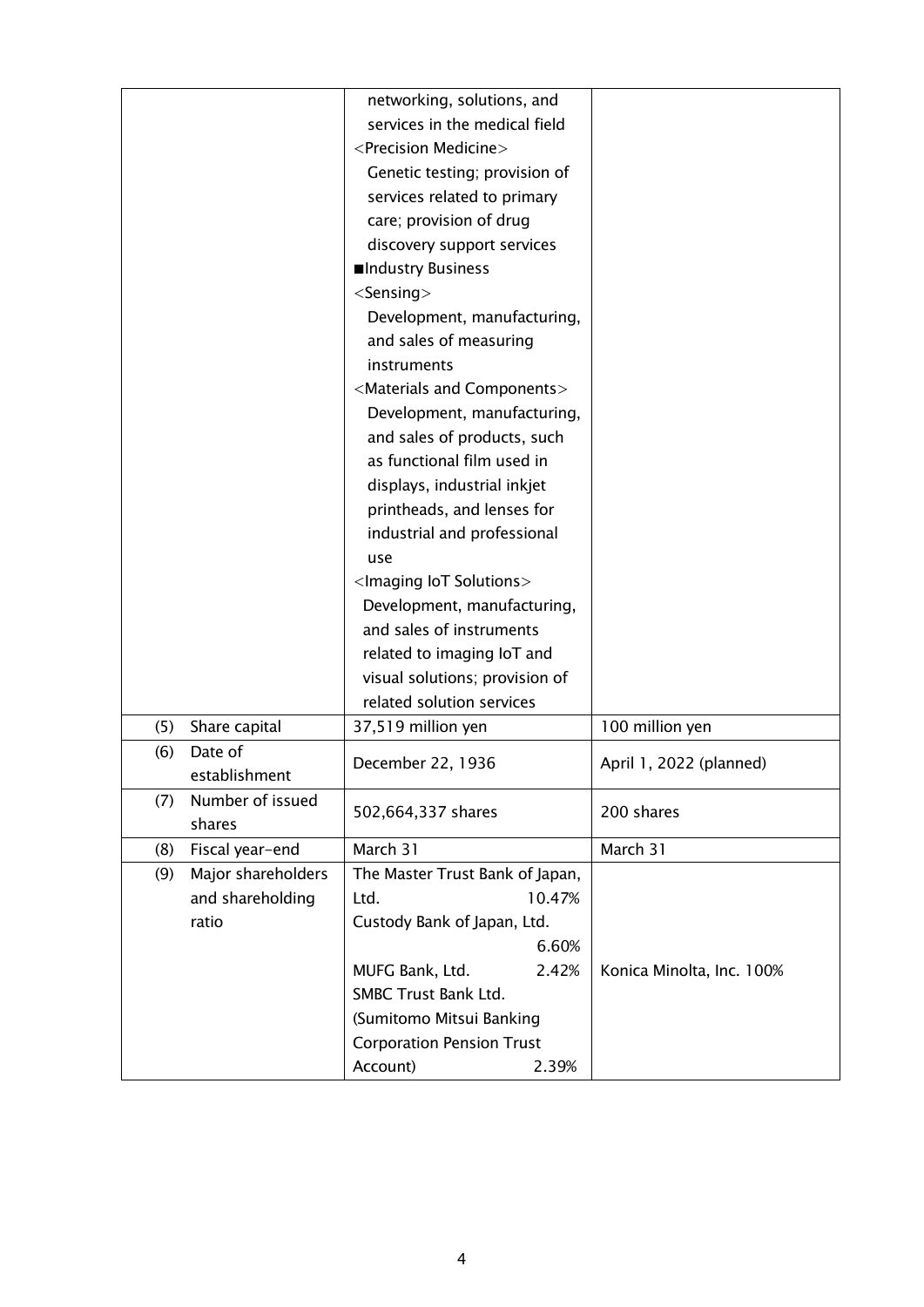3. Consolidated Operating Results and Consolidated Financial Position of the Splitting Company for the Past Three Years

| Fiscal Year-end            | FYE March 31, 2019 | FYE March 31, 2020 | FYE March 31, 2021 |
|----------------------------|--------------------|--------------------|--------------------|
| Total equity               | 565,983            | 533,766            | 550,703            |
| Total assets               | 1,218,986          | 1,276,768          | 1,299,752          |
| Equity per share           | 1,123.39           | 1,058.29           | 1,093.98           |
| attributable to owners of  |                    |                    |                    |
| the parent (yen)           |                    |                    |                    |
| Revenue                    | 1,059,120          | 996,101            | 863,381            |
| Operating profit (loss)    | 62,444             | 8,211              | (16, 266)          |
| Profit (loss) attributable | 41,705             | (3,073)            | (15,211)           |
| to owners of the parent    |                    |                    |                    |
| Basic earnings (loss) per  | 84.33              | (6.21)             | (30.75)            |
| share (yen)                |                    |                    |                    |
| Dividend per share (yen)   | 30.00              | 25.00              | 25.00              |

(Millions of yen, excluding notable items; IFRS)

4. Overview of the Business Division to be Split

(1) Business of the division to be split

DX support for local governments through BPR

(2) Operating results of the divisions to be divided

Revenue 434,484 thousand yen

(Note) Revenue figures are forecasted figures for the fiscal year ending March 31, 2022.

(3) Items and book values of assets and liabilities to be split

(Thousands of yen)

| Assets         |            | Liabilities |                             |            |
|----------------|------------|-------------|-----------------------------|------------|
| Item           | Book value |             | Item                        | Book value |
| Current assets |            | 37          | <b>Current liabilities</b>  |            |
| Non-current    | 180.749    |             | Non-current liabilities     |            |
| assets         |            |             |                             |            |
| Total assets   |            |             | 180,786   Total liabilities |            |

(Note) Assets and liabilities are forecasted figures for the fiscal year ending in March 31, 2022.

5. Status of the Company after the Company Split

There will be no changes to the Company's name, location, representative, businesses, share capital or fiscal year-end due to the Company Split.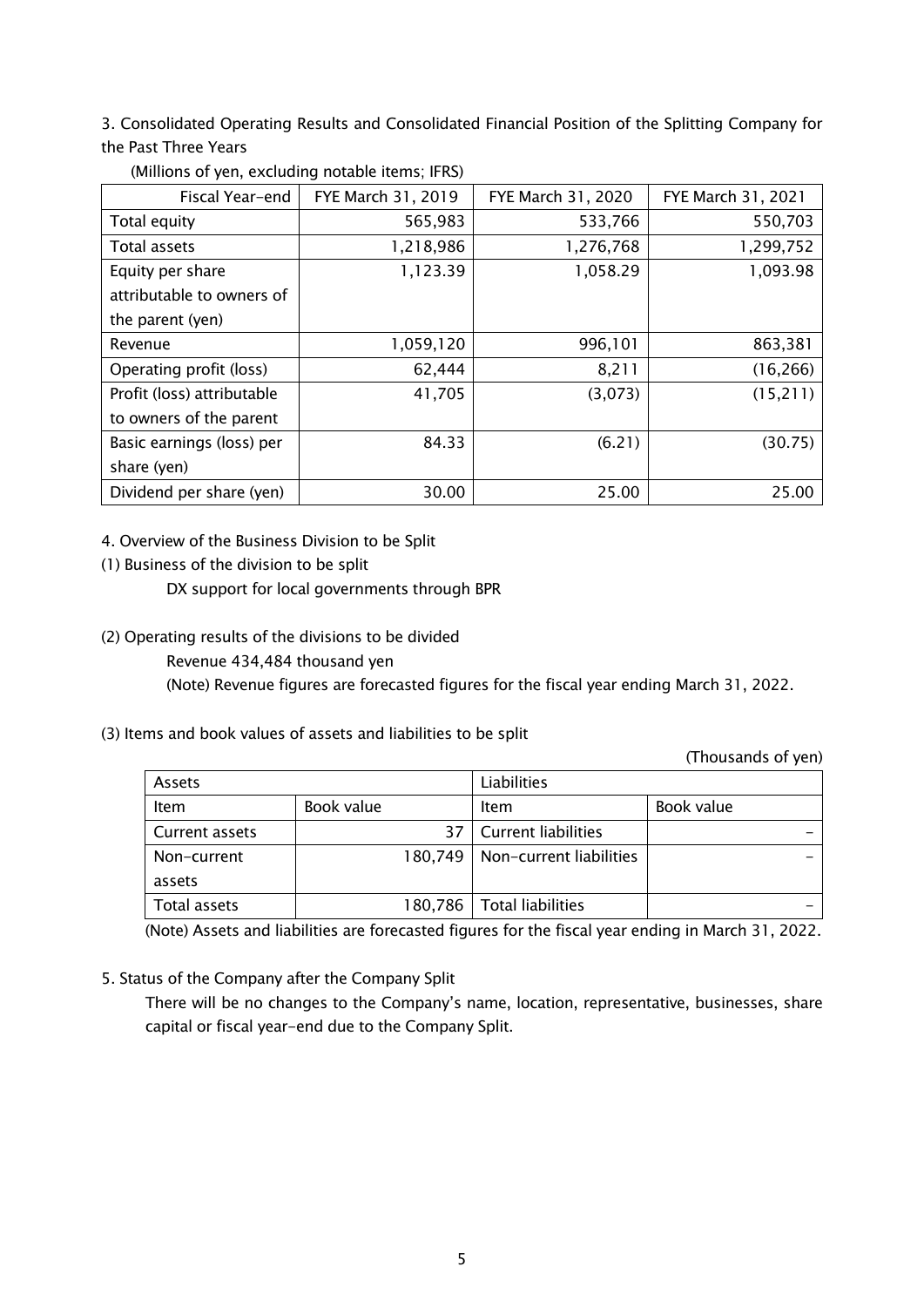#### III. Share Transfer

#### 1. Outline of the counterparty to the Share Transfer

| (1) | Company name                                 | Konica Minolta Publitech, Inc.                                                                                                                                                                                                                                                                                           |                                    |  |
|-----|----------------------------------------------|--------------------------------------------------------------------------------------------------------------------------------------------------------------------------------------------------------------------------------------------------------------------------------------------------------------------------|------------------------------------|--|
| (2) | Location                                     | JP Tower, 2-7-2 Marunouchi, Chiyoda-ku, Tokyo                                                                                                                                                                                                                                                                            |                                    |  |
| (3) | Representative                               | President Mikio Beppu                                                                                                                                                                                                                                                                                                    |                                    |  |
| (4) | <b>Business overview</b>                     | Support for local governments to reform their job flow<br>by streamlining and standardizing government jobs and<br>using the DX Support Platform for Local Governments<br>Promotion of Konica Minolta's multifaceted businesses<br>and smart projects for local governments in various<br>fields through open innovation |                                    |  |
| (5) | Share capital                                | 250 million yen                                                                                                                                                                                                                                                                                                          |                                    |  |
| (6) | Date of establishment                        | October 18, 2021                                                                                                                                                                                                                                                                                                         |                                    |  |
| (7) | Major shareholders and<br>shareholding ratio | Konica Minolta, Inc. (100%)                                                                                                                                                                                                                                                                                              |                                    |  |
| (8) | Relationship with the                        | Capital relationship                                                                                                                                                                                                                                                                                                     | Konica Minolta Publitech is a 100% |  |
|     | Company                                      |                                                                                                                                                                                                                                                                                                                          | subsidiary of the Company.         |  |
|     |                                              | Personnel relationship                                                                                                                                                                                                                                                                                                   | The three Directors of Konica      |  |
|     |                                              |                                                                                                                                                                                                                                                                                                                          | Minolta Publitech are the          |  |
|     |                                              |                                                                                                                                                                                                                                                                                                                          | Company's officers and             |  |
|     |                                              |                                                                                                                                                                                                                                                                                                                          | employees, assuming the position   |  |
|     |                                              |                                                                                                                                                                                                                                                                                                                          | full time or concurrently.         |  |
|     |                                              | <b>Business relationship</b>                                                                                                                                                                                                                                                                                             | Since the company was              |  |
|     |                                              |                                                                                                                                                                                                                                                                                                                          | established in October 2021,       |  |
|     |                                              |                                                                                                                                                                                                                                                                                                                          | there is no business relationship  |  |
|     |                                              |                                                                                                                                                                                                                                                                                                                          | between Konica Minolta Publitech   |  |
|     |                                              |                                                                                                                                                                                                                                                                                                                          | and the Company.                   |  |
|     |                                              | Related party                                                                                                                                                                                                                                                                                                            | As Konica Minolta Publitech is a   |  |
|     |                                              |                                                                                                                                                                                                                                                                                                                          | consolidated subsidiary of the     |  |
|     |                                              |                                                                                                                                                                                                                                                                                                                          | Company, it corresponds to a       |  |
|     |                                              |                                                                                                                                                                                                                                                                                                                          | related party.                     |  |

(Note) DX support platform for local government: A service that utilizes know-how and data obtained through independent surveys to support the comparison and improvement of business processes between local governments, and the standardization of information systems.

<https://www.konicaminolta.com/jp-ja/govchois/> (Japanese)

(Note) Konica Minolta Publitech, Inc. was established on October 18, 2021, and therefore the financial position and operating results for the past three years have not been provided.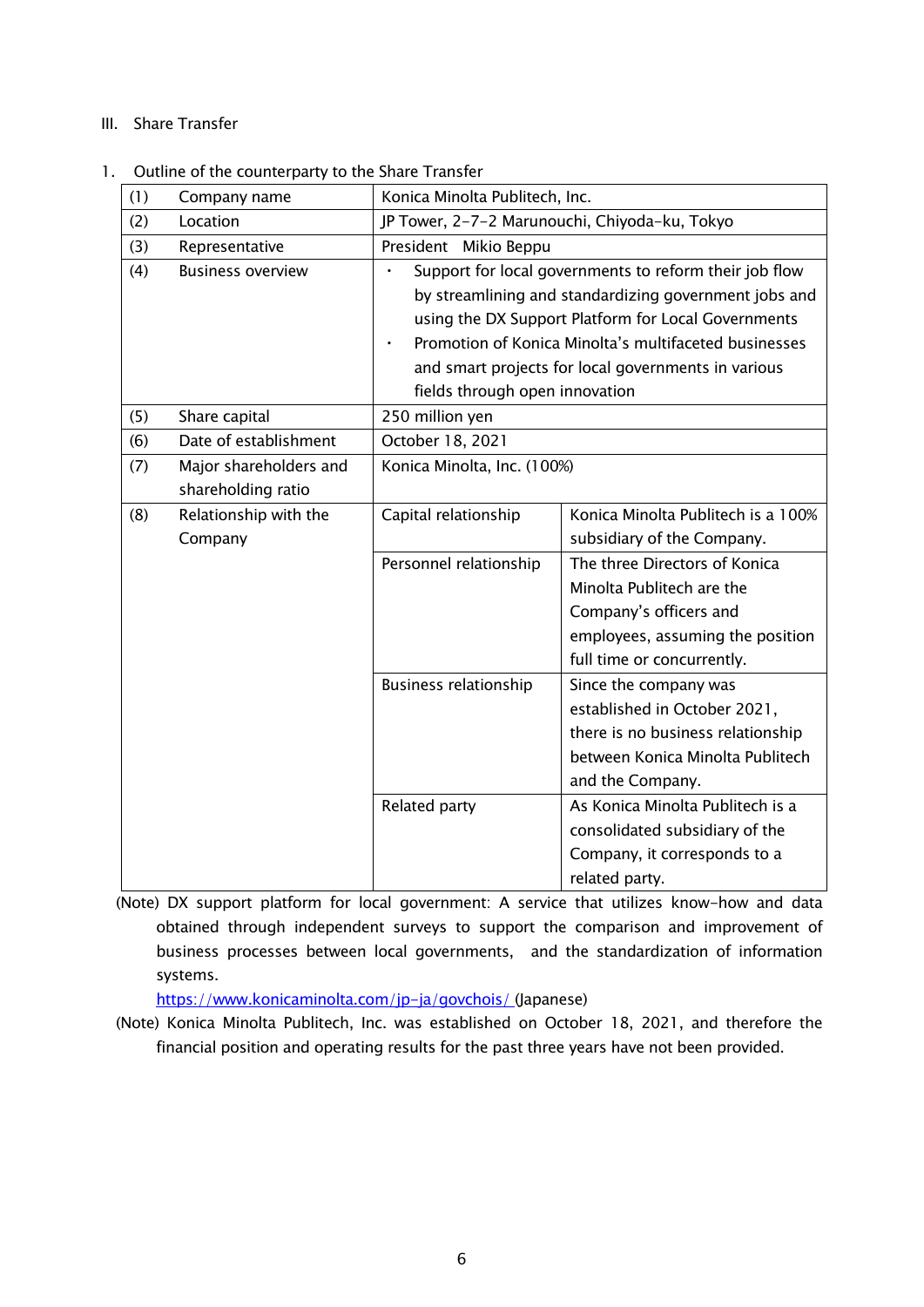2. Number of Shares Transferred, Transfer Price, and Status of Shareholding Ratios before and after the Share Transfer

| (1) | Number of shares held<br>prior to the Share | 200 shares (Ratio of voting rights held: 100%)                |  |
|-----|---------------------------------------------|---------------------------------------------------------------|--|
|     | Transfer                                    |                                                               |  |
| (2) | Number of shares                            | 200 shares (Ratio of voting rights held: 100%)                |  |
|     | transferred                                 |                                                               |  |
| (3) | Transfer price                              | This information is omitted as the Share Transfer is with the |  |
|     |                                             | Company's consolidated subsidiaries.                          |  |
| (4) | Number of shares held                       | 0 shares (Ratio of voting rights held: 0%)                    |  |
|     | after the Share Transfer                    |                                                               |  |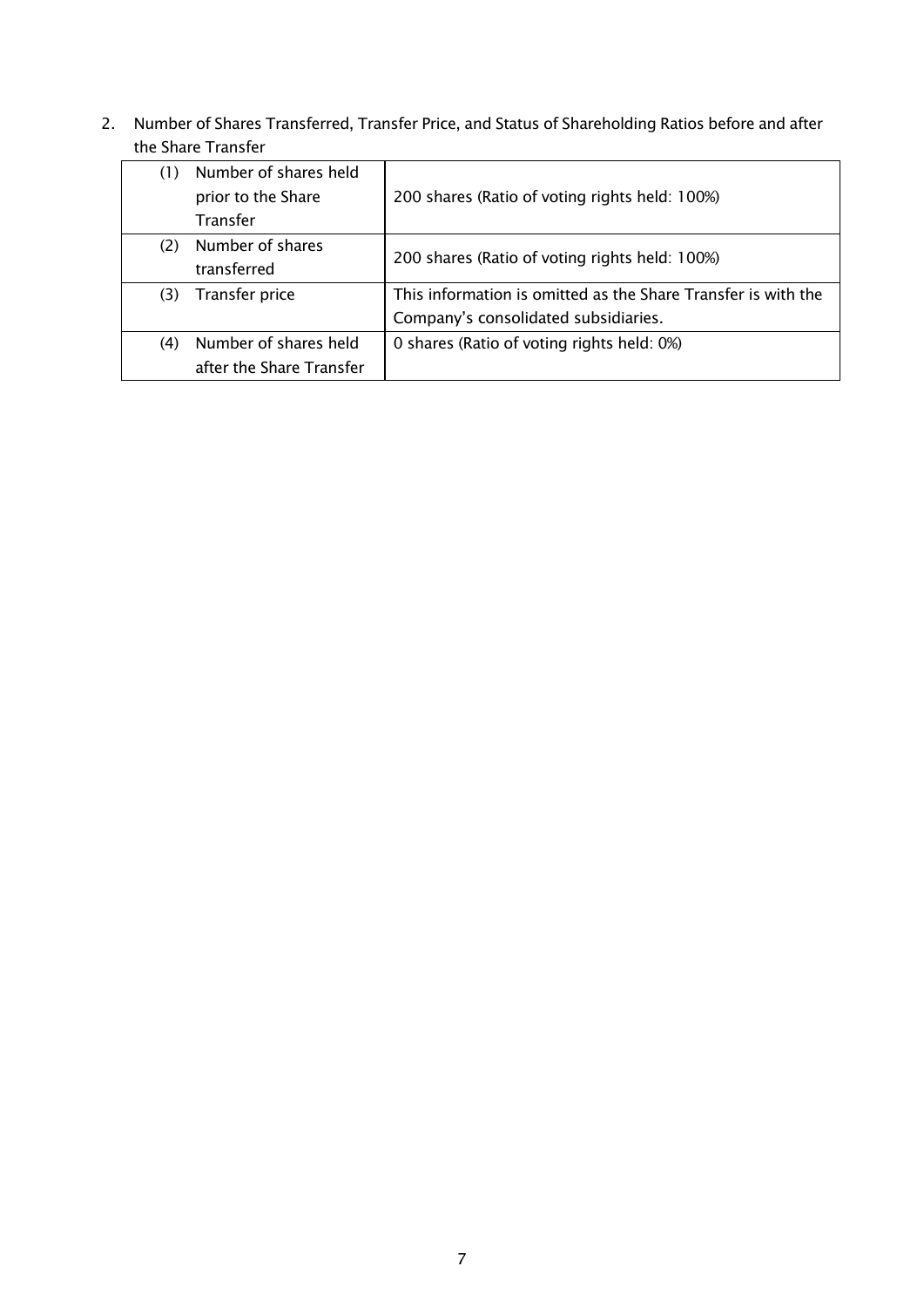### IV. Third Party Allotment

#### 1. Outline of the Third Party Allotment

|     | Payment date               | April 1, 2022 (planned) |  |
|-----|----------------------------|-------------------------|--|
|     | Number of new shares to be |                         |  |
|     | issued                     | 300 shares              |  |
| (3) | Issue price                | million yen per share   |  |
| (4) | Total issuance             | 300 million yen         |  |
|     | Allottee                   | <b>CHANGE Inc.</b>      |  |

## 2. Outline of the recipient of the Third Party Allotment

| (1) | Company name             | <b>CHANGE Inc.</b>                                    |                                                                |
|-----|--------------------------|-------------------------------------------------------|----------------------------------------------------------------|
| (2) | Location                 | TOKYU REIT Toranomon Building 6F, 17-1 Toranomon 3-   |                                                                |
|     |                          | chome, Minato-ku, Tokyo                               |                                                                |
| (3) | Representative           | Representative Director                               | Yoshihisa Jimbo                                                |
|     |                          |                                                       | Hiroshi Fukudome                                               |
| (4) | <b>Business overview</b> |                                                       | Training for services and IT human resource development        |
|     |                          | utilizing libraries and basic technologies of various |                                                                |
|     |                          |                                                       | algorithms such as AI, voice Internet, mobility, IoT big data, |
|     |                          | cloud, security, etc.                                 |                                                                |
| (5) | Share capital            | 1,000 million yen                                     |                                                                |
| (6) | Date of establishment    | April 10, 2003                                        |                                                                |
| (7) | Major shareholders and   | Yoshihisa Jimbo<br>13.17%                             |                                                                |
|     | shareholding ratio       | Hiroshi Fukudome<br>7.37%                             |                                                                |
|     |                          | Akira Itoh<br>6.52%                                   |                                                                |
|     |                          | Kenji Kaneda<br>5.79%                                 |                                                                |
|     |                          | Tetsuya Ishihara<br>5.46%                             |                                                                |
|     |                          | (As of September 30, 2021)                            |                                                                |
| (8) | Relationship with the    | Capital relationship                                  | Not applicable.                                                |
|     | Company                  | Personnel relationship                                | Not applicable.                                                |
|     |                          | <b>Business relationship</b>                          | Joint development of                                           |
|     |                          |                                                       | operational standardization                                    |
|     |                          |                                                       | support AI for local                                           |
|     |                          |                                                       | government DX is underway.                                     |
|     |                          | Related party                                         | Not applicable.                                                |

(Note) Major shareholders and shareholding ratio are calculated after deducting 623,235 shares of treasury stock.

### 3. Number of shares in the New Subsidiary after the Third Party Allotment

|     | (1) Number of shares held and ratio of |                                                |
|-----|----------------------------------------|------------------------------------------------|
|     | voting rights held before the capital  | 200 shares (Ratio of voting rights held: 100%) |
|     | increase                               |                                                |
| (2) | Number of shares held and ratio of     |                                                |
|     | voting rights held after the capital   | 200 shares (Ratio of voting rights held: 40%)  |
|     | increase                               |                                                |